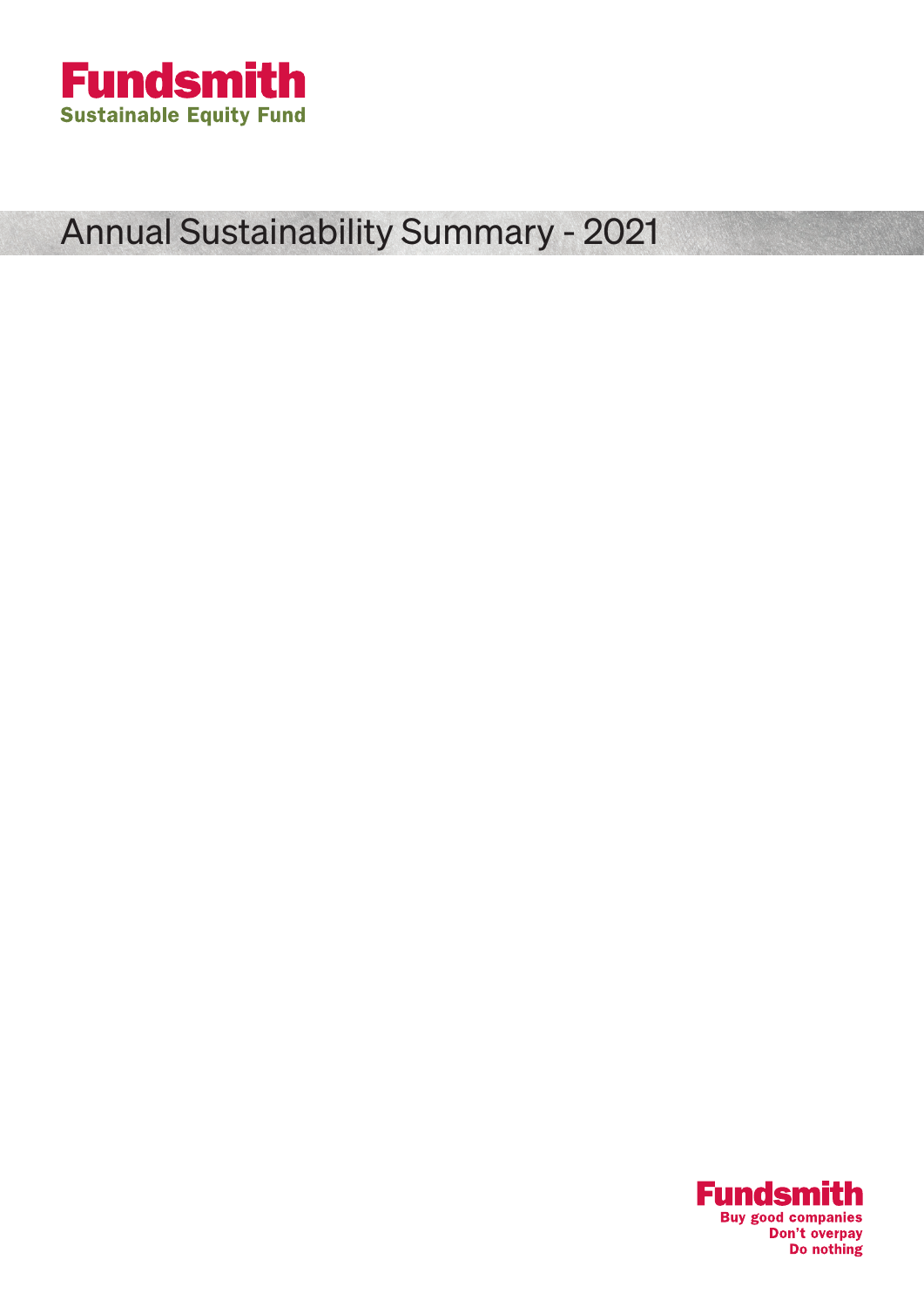

Fundsmith Sustainable Equity Fund

## Fundsmith Sustainable Equity Fund Annual Sustainability Summary

The intention of this Sustainability Summary is to act as a supplement to our Responsible Investment Policy and annual Stewardship Report, providing our investors an insight into the positive and negative impacts of our companies on the environment and society, and comparing this to the impact of the average company in MSCI World and S&P 500 indexes.

We operate concentrated portfolios of "good companies", with an ideal holding period of forever. Given the length of our investment horizon, we expect our companies to avoid inflating current profits at the expense of the environment or society as this can damage future returns.

We will continue to add data to this factsheet as the collection and reporting methods become more standardised and we feel it provides a more meaningful and insightful assessment of our portfolio companies' impacts.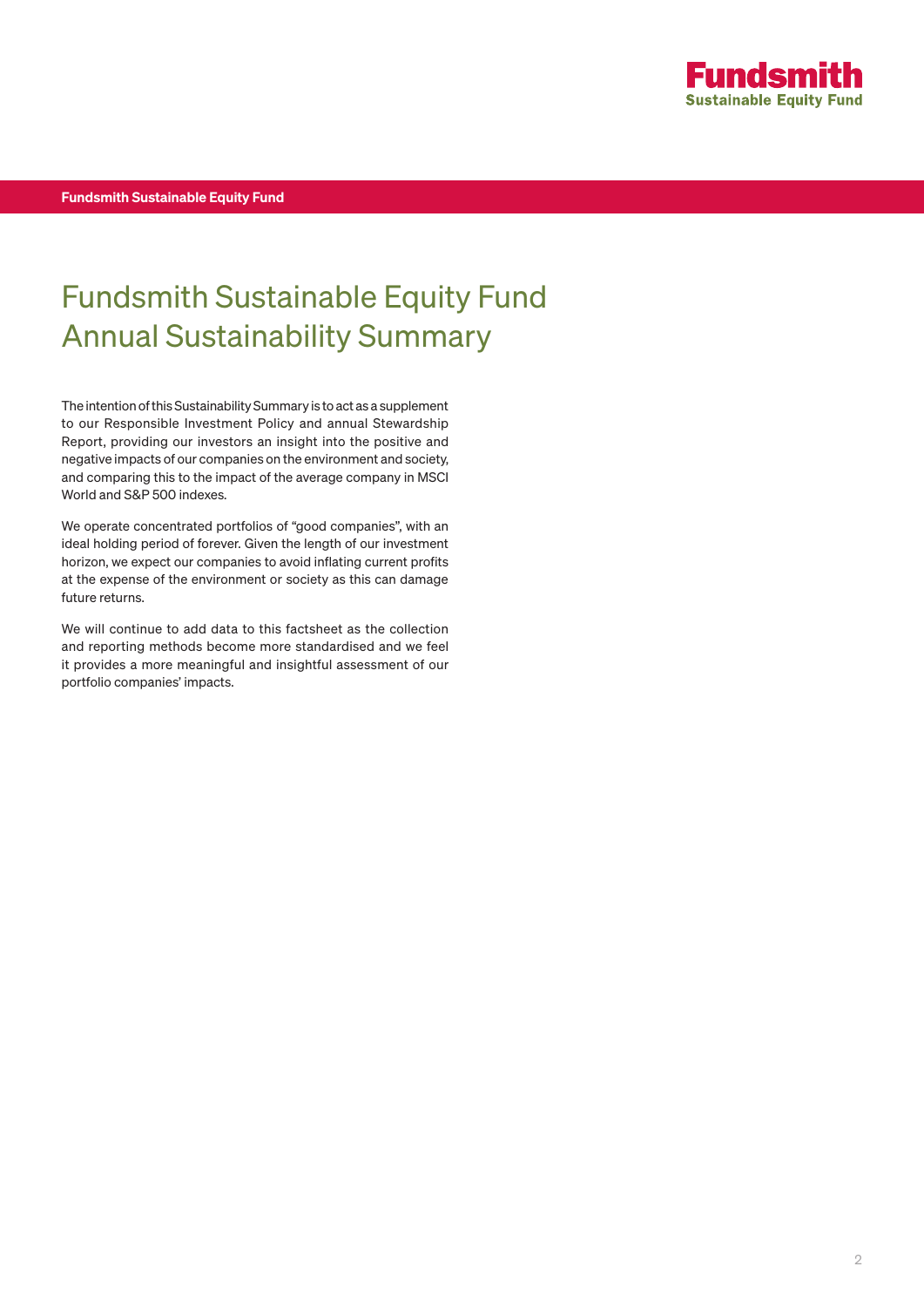

## **Contents**

| Environmental     | 4  |
|-------------------|----|
| Climate change    | 5  |
| Social/Society    | 6  |
| Governance        | 7  |
| Remuneration      | 8  |
| <b>RepRisk</b>    | 9  |
| Innovation        | 10 |
| Johnson & Johnson | 10 |
| Novo Nordisk      | 11 |
| Unilever          | 11 |
| Microsoft         | 12 |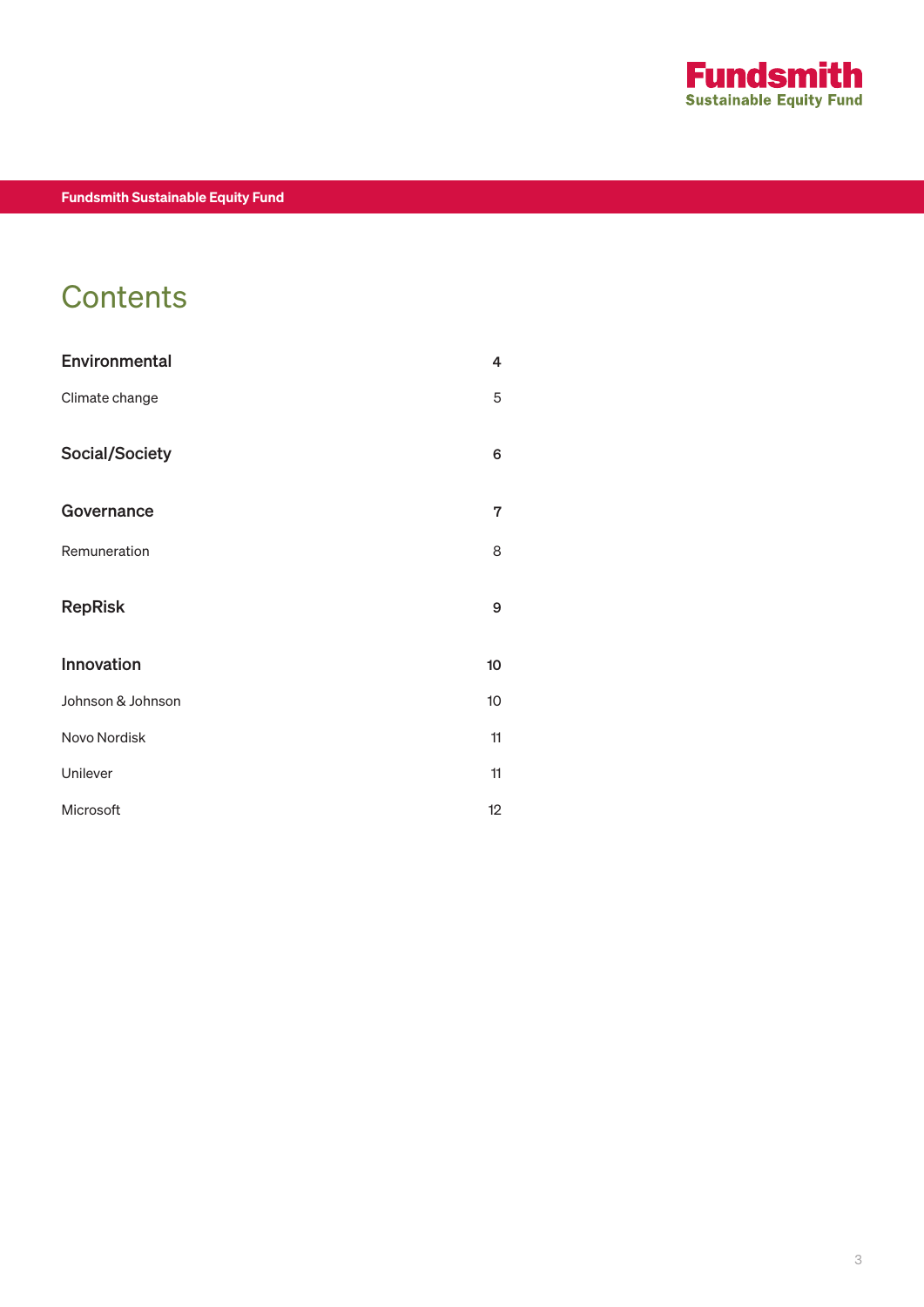

### Environmental

The quality of environmental reporting has increased significantly in recent years. Companies have been under increasing pressure to quantify their environmental impact and, consequently, the infrastructure/systems needed to collect and report this data has improved rapidly. Despite this, not all companies report environmental data and fewer still report using the same collection, processing, and reporting methodologies. The lack of standardisation both within and between industries, as well as the lag in reporting (typically 2 years) often renders comparing companies' environmental performance as both unreliable and inaccurate. Additionally, it means environmental data is retrospective and doesn't necessarily have any bearing on how the company will behave in the future.

We estimate the numbers for those companies that do not report data by taking the average of the metric in question and balancing it per £m of assets for their respective subsector. We then scale this to the assets of the company we are trying to estimate.

To produce statistics that are meaningful to investors and that are relevant to all the companies we invest in, we have chosen to track five metrics that are most commonly reported and related to globally pertinent issues. The issues are climate change (greenhouse gas emissions and energy use), resource scarcity (water and energy use) and pollution (non-hazardous and hazardous waste).

As the table below shows, just over 75% of our companies report these simple environmental numbers, significantly better than the MSCI World or S&P 500 where only around 50% of companies report metrics.

| Fund (31/12/21)              | Weighted average absolute emissions |                        |                            |                             | per £m of FCF       |                       |                        |                            |                             |                     |
|------------------------------|-------------------------------------|------------------------|----------------------------|-----------------------------|---------------------|-----------------------|------------------------|----------------------------|-----------------------------|---------------------|
|                              | <b>Total</b><br>waste               | <b>Hazard</b><br>waste | <b>Water</b><br><b>use</b> | <b>Energy</b><br><b>use</b> | <b>GHG</b><br>emiss | <b>Total</b><br>waste | <b>Hazard</b><br>waste | <b>Water</b><br><b>use</b> | <b>Energy</b><br><b>use</b> | <b>GHG</b><br>emiss |
|                              | k metric<br>tonnes                  | k metric<br>tonnes     | m m <sup>3</sup>           | k of MWh                    | k metric<br>tonnes  | metric<br>tonnes      | metric<br>tonnes       | m <sup>3</sup>             | <b>MWh</b>                  | metric<br>tonnes    |
| <b>FSEF OEIC</b>             | 264                                 | 5.0                    | 18                         | 3,633                       | 1,184               | 24                    | 0.4                    | 1,574                      | 324                         | 106                 |
| <b>S&amp;P 500</b>           | 6,687                               | 11.2                   | 477                        | 17,546                      | 5,495               | 590                   | 1.0                    | 42,106                     | 1,547                       | 485                 |
| <b>MSCI World Index</b>      | 11,595                              | 220                    | 394                        | 15,527                      | 4,644               | 1,268                 | 24                     | 43,063                     | 1,698                       | 508                 |
| FSEF port % reported         | 76%                                 | 44%                    | 76%                        | 92%                         | 100%                | 76%                   | 44%                    | 76%                        | 92%                         | 100%                |
| S&P 500 % reported           | 50%                                 | 35%                    | 58%                        | 77%                         | 85%                 | 50%                   | 35%                    | 58%                        | 77%                         | 85%                 |
| <b>MSCI World % reported</b> | 56%                                 | 34%                    | 58%                        | 74%                         | 82%                 | 56%                   | 34%                    | 58%                        | 74%                         | 82%                 |

Table 1: Environmental look through table showing the weighted average emissions of the different FSEF fund vehicles both on an absolute basis and by our measure of intensity (per £m of free cash flow) relative to both the MSCI World and S&P 500. Source – Latest company reported numbers with numbers for those not reporting estimated.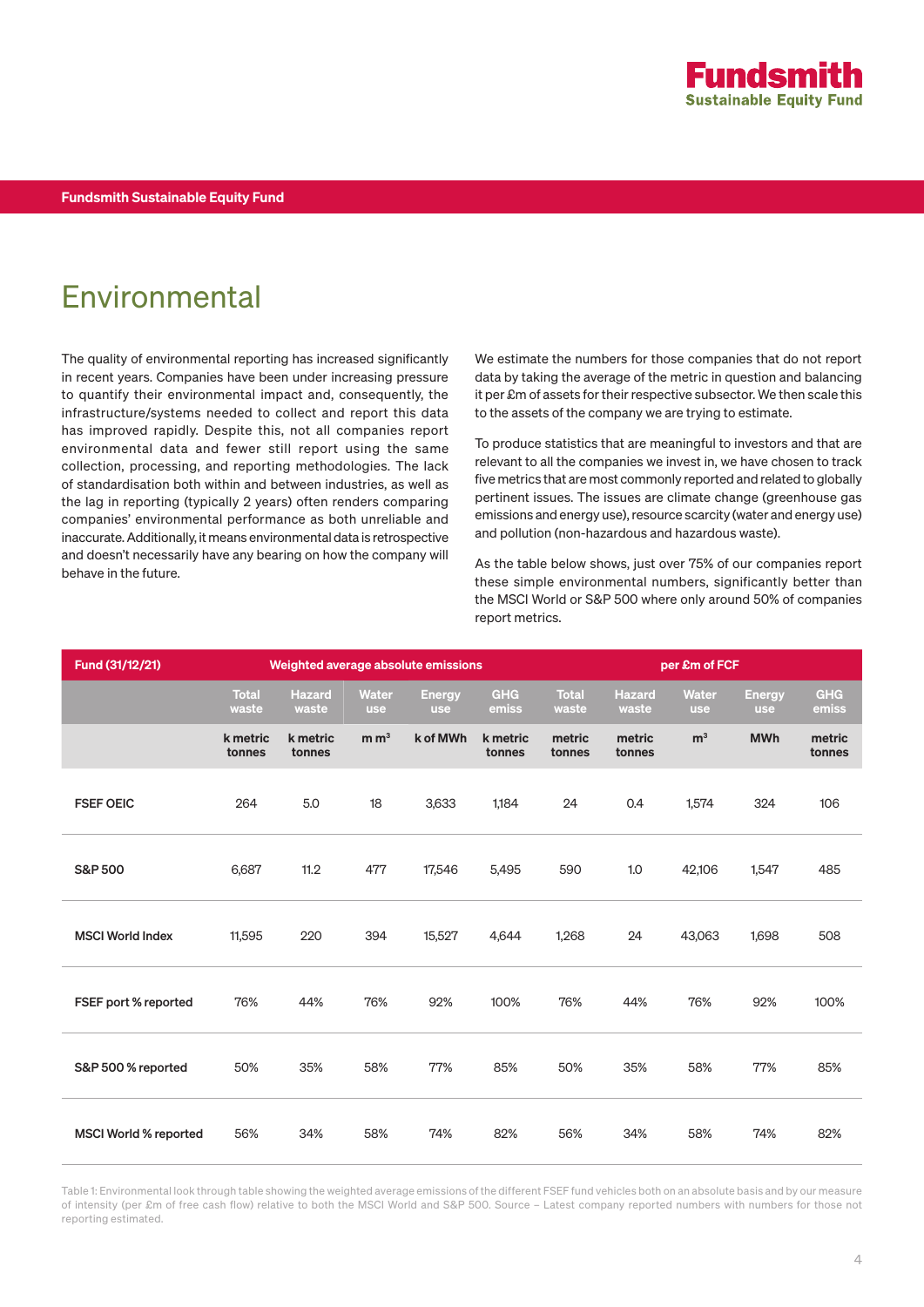

#### Fundsmith Sustainable Equity Fund

#### Climate change

Climate change has the potential to be one of the most significant risks to our portfolio companies given the potential consequences of failing to mitigate the drivers behind it and/or adapt to the consequences of it. An essential part of managing this risk is reducing global greenhouse gas emissions. The 2015 Paris Agreement set a target of keeping warming below 2°C and, if possible, below 1.5°C by the year 2100 to avoid the worst predicted impacts of climate change.

The Science Based Targets initiative (SBTi) was established to provide corporations with a platform to develop and assure emission reduction targets in support of the 2°C target and the more ambitious 'Business Ambition for 1.5°C' framework. The table below shows the percentage of the portfolio that has committed to the SBTi as well as those that have already aligned to either a 2°C or 1.5°C reduction target.

| % of Portfolio                    | <b>FSEF OEIC</b> |
|-----------------------------------|------------------|
| <b>SBTi Commitment</b>            | 68%              |
| Paris Agreement Aligned (max 2°C) | 63%              |
| Business Ambition for 1.5°C       | 59%              |
| <b>Net Zero Commitment</b>        | 74%              |
|                                   |                  |

Table 2: Percentage of portfolio with different emissions reduction commitments. Source – SBTi & company reports.

For comparison, 19% of listed companies in the G7 indices have climate targets aligned with the Paris Agreement<sup>1</sup>.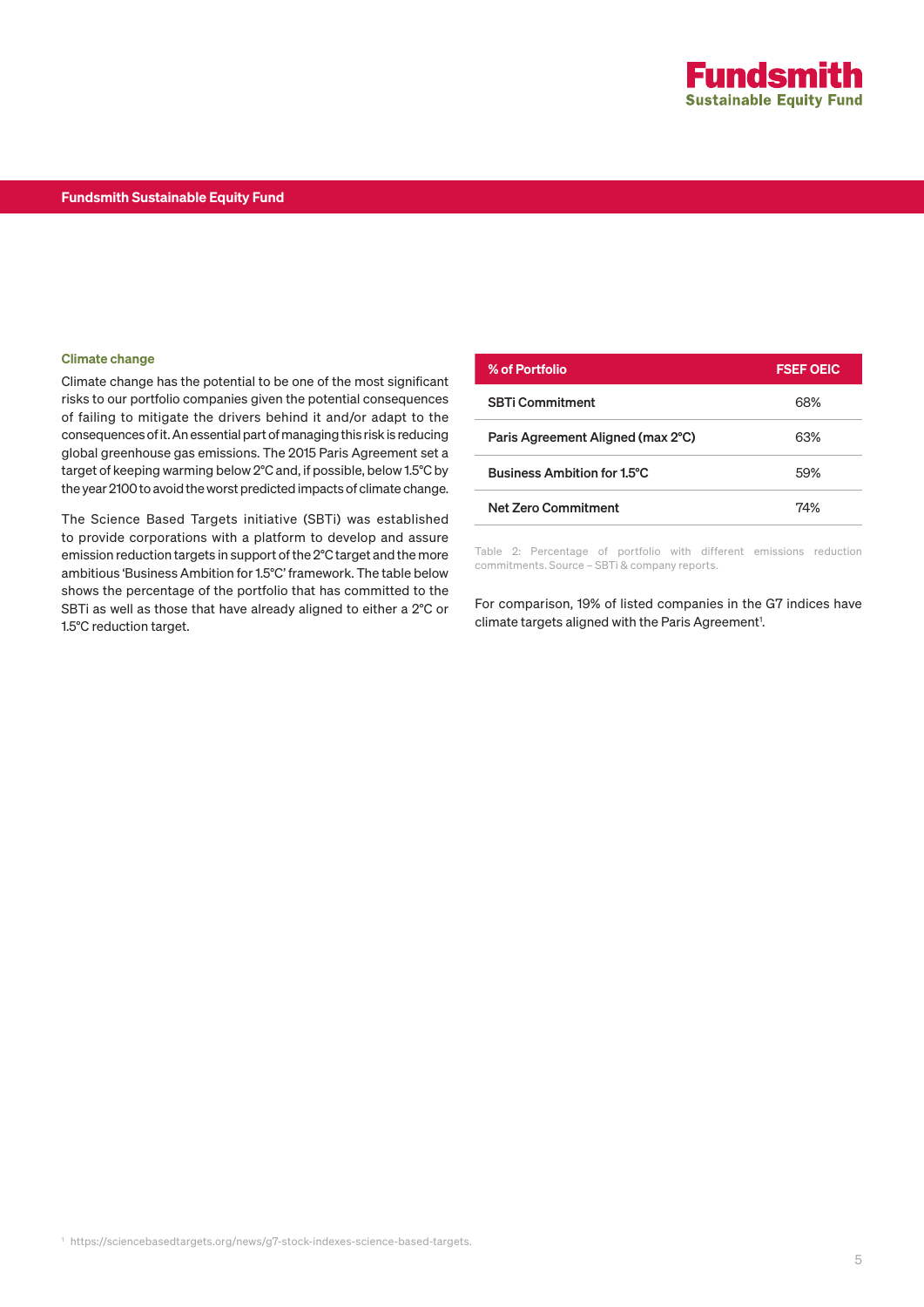

### Social/Society

Social data is far more challenging to collect and report compared to environmental data. This is largely due to environmental data being significantly easier to quantify (e.g. CO $_{\textrm{\tiny{2}}}$  emissions) and, if the methods used are the same, compare between companies. The impacts a company has on society are more nuanced and, as such, difficult to compare with other businesses. For example, how can one accurately measure the positive social impact of diabetes medication? How would one then net that with the negative impacts that inevitably come with the supply chain that creates them? To accurately reflect the positive and negative impacts a company has, one needs to look beyond the numbers they report and make an objective assessment of what the company does and the resultant effects on society.

To demonstrate the paucity of social and governance data, Bloomberg, who collect data from a variety of third parties such as CDP, Sustainalytics, and MSCI, as well as any data companies report themselves, show that the average environmental stat is reported by 20% of our investable universe, compared to just 8% for social metrics. What's more troubling is that for all the businesses in our investable universe, which as our previous environmental stats show are better than most at reporting, the most widely reported social metric is only reported by 28% of companies.

The difficultly in quantifying an impact that fundamentally cannot be quantified results in most investors and companies reporting diversity statistics when looking at the 'S' in ESG. At Fundsmith, we think this data is important as, for a business to adapt and successfully sell their products their employees should be representative of their customer base. Further, it is important to create an inclusive and supportive working environment as, not only is it the right thing to do, it typically results in lower employee turnover and helps a company attract the best talent to support its long-term success.

However, while we think it is important to report what we can, we don't think that these limited numbers reflect the social impact our companies actually have. These impacts can't be quantified, making contrasting the various positive and negative impacts a company may have to reach an overall conclusion very difficult. For example, all companies will know the percentage of their board or upper management who are women and will be quick to report it. Nevertheless, obtaining a number that accurately reflects how happy employees are working for the company is far more challenging.

The table below is what we can report for our portfolio and comparable indices. We will continue to add to the statistics below when we have enough companies reporting informative metrics in a comparable way.

| <b>Social</b>                 |     | <b>FSEF OEIC MSCI World</b> |
|-------------------------------|-----|-----------------------------|
| % of employees who are women  | 62% | 39%                         |
| % of management who are women | 30% | 29%                         |
| % of executives who are women | 26% | 17%                         |
| % of the board who are women  | 35% | 29%                         |

Table 3: Averages with no estimates. Source – company reports.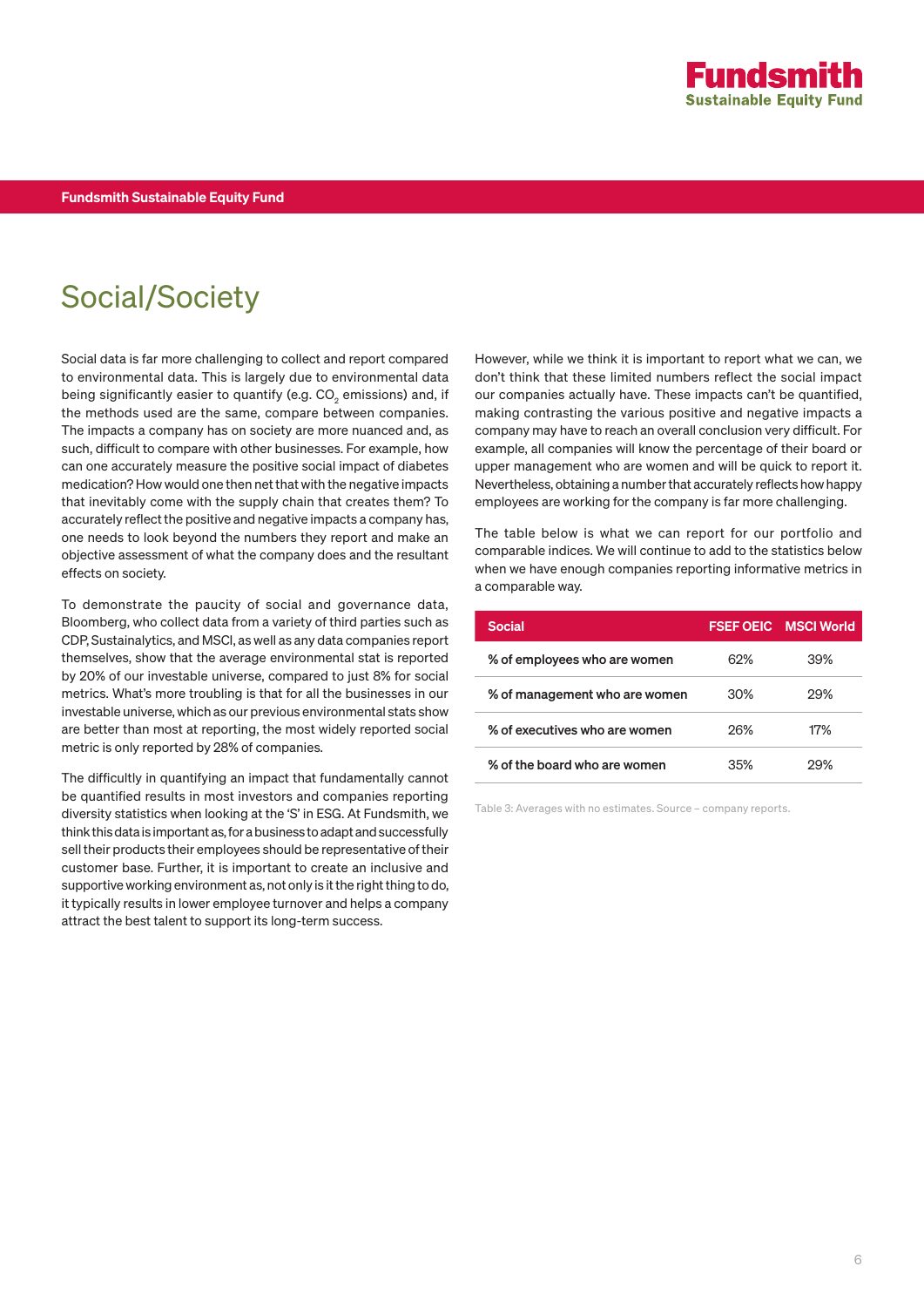### Governance

Governance refers to the processes and systems a company has in place to protect the interests of minority shareholders, such as ourselves. This can be in the form of independent checks and balances on management's actions by the board of directors, but also anything that influences the decision-making and incentive structure within an organisation. This can be a company's policy toward forced labour, which is somewhat easy to measure, or a company's culture and whether that incentivises employees to do the right thing, which is much harder to assess.

Knowing whether a company has a policy toward something is all well and good, but it doesn't tell us much about how the company actually behaves in the real world nor how it responds when it becomes aware of negative impacts it may be having. Policies provide an expectation of how a company would like to behave but is not necessarily a reflection of its actual actions. Further, while one can measure the percentage of independent directors on a board, which is reported by most companies, it is much harder to know whether they are truly independent. There is also a question over whether someone who is paid more than \$100k a year for four meetings can ever really be independent.

Much like the challenges with social data, meaningful data on governance can also be hard to find; what comparable metric is going to reflect a company's culture? Even when one can find it, the numbers can still be manipulated by a company to be misleading should they wish.

That being said, there are some limited numbers we can report but we don't find these to be an effective proxy for the quality of governance in our portfolio. As mentioned above, just because a company has more independent non-executive directors on its board or on various committees, this doesn't say a huge amount about the quality of its corporate governance. It also says nothing about how the company's incentive structure is designed to promote sustainable growth, nor whether the company's culture attracts employees who want to promote the company's purpose.

Like social impacts, a lot of the quality of a company's corporate governance can only be measured qualitatively, making it impossible to aggregate across a portfolio. We would like to report more data but not enough companies produce meaningful and comparable statistics on anything other than the make-up of their boards.

| Governance                                           |     | <b>FSEF OEIC MSCI World</b> |
|------------------------------------------------------|-----|-----------------------------|
| % non-executive directors on board                   | 85% | 80%                         |
| % non-executive directors on<br>nomination committee | 98% | 95%                         |
| % of board independent                               | 80% | 70%                         |
| % of executives holding shares in<br>the company     | 67% | 50%                         |

Table 4: Averages with no estimates. Source – company reports.

Until the companies we invest in produce better data on their impacts on society and the quality of their governance structure, we will continue to use data from RepRisk as proxy. The reasoning for this is explained in the RepRisk section of this document.

#### Remuneration

One of the areas of governance that we have a particularly strong view on is the remuneration of our companies' executive management teams. We don't care how much a management team is paid, but we do care how it is calculated.

Usually, executive management have three components to their compensation: 1) a fixed base salary, 2) a short-term bonus (STI), and 3) a pay out from a long-term incentive plan (LTIP). The LTIP is typically paid out in shares or options with the amount that is paid based on the company achieving a set of targets based on a selection of performance-related metrics.

We have come across many different types of metrics in company's LTIPs, with the worse versions including metrics that management have no control over (e.g. total shareholder return) or those that they have too much control over (e.g. adjusted EPS growth).

We will typically vote against remuneration policies without measures of both growth and returns, as we believe these are the most effective way of incentivising profitable growth. It is not very difficult to grow revenues if one is willing to make a loss. We also frequently engage with management teams and remuneration committees, putting forward our arguments to better align management's incentives with those of long term shareholders, where necessary.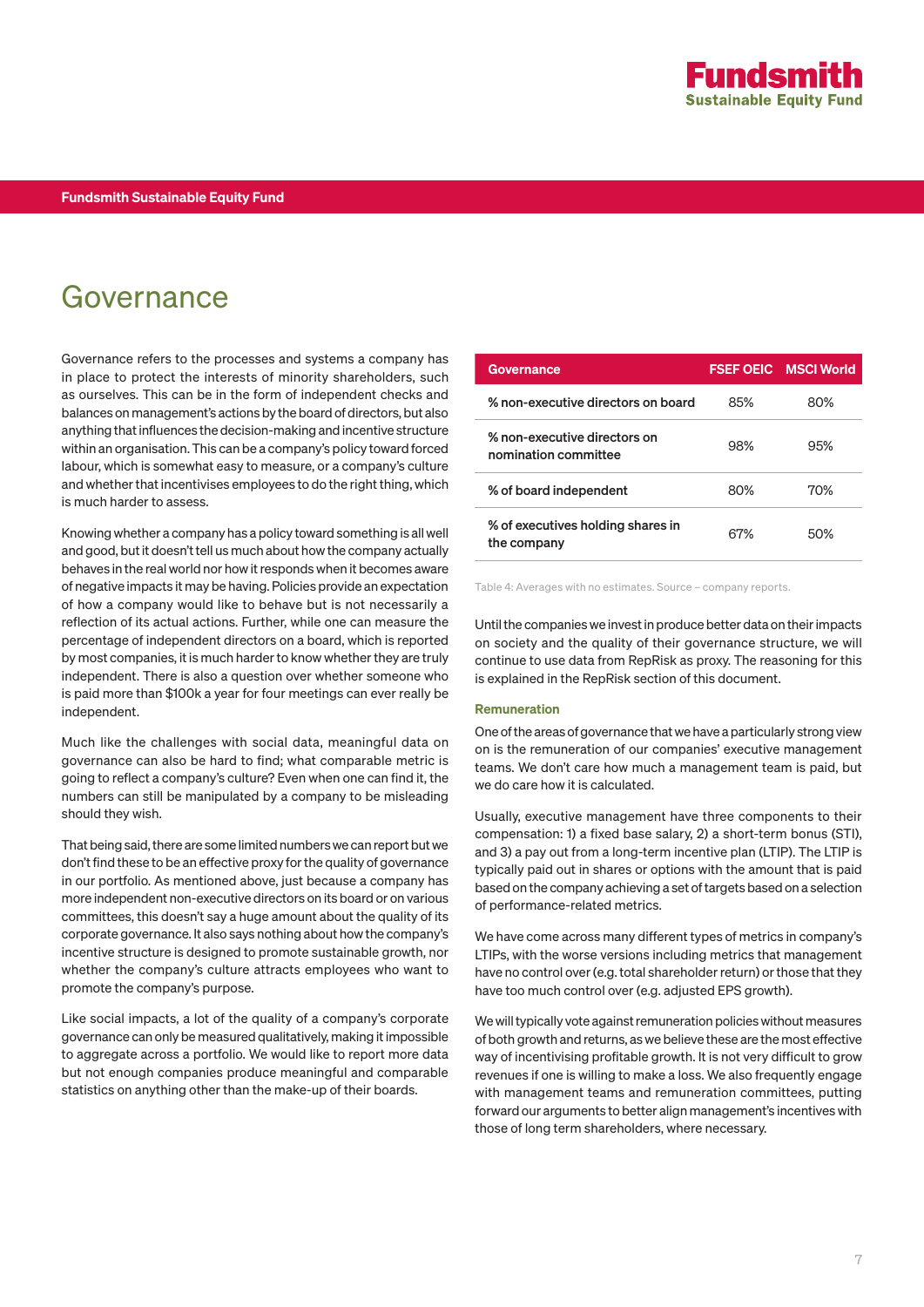

#### Fundsmith Sustainable Equity Fund

In 2021, across both FEF and FSEF, of the 30 companies whose shares we owned at their AGM and were given the opportunity to vote on their executive compensation plan, we voted against 19 as we failed to see how it benefitted long term performance.

| Year | No. of<br>compensation<br>votes | <b>Voted</b><br>against | No. of votes<br>changed after<br>engagement |
|------|---------------------------------|-------------------------|---------------------------------------------|
| 2019 | 26                              | 16                      | 3                                           |
| 2020 | 26                              | 16                      |                                             |
| 2021 | 30                              | 19                      | З                                           |

Table 5: Source – Fundsmith.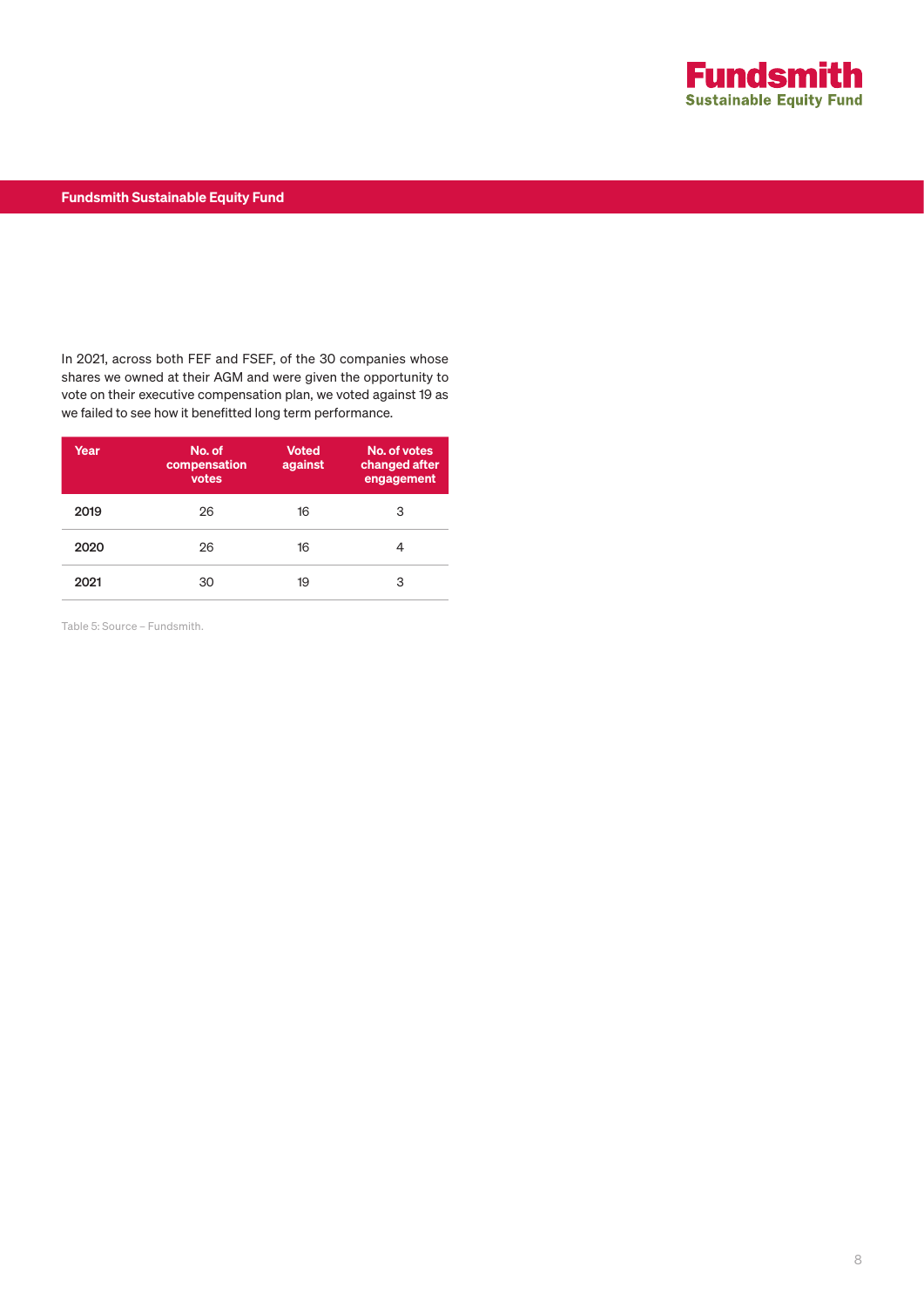

## RepRisk

Due to the challenges in reporting effective and meaningful social and governance data, we use a proxy derived from data provided by RepRisk alongside our own qualitative research on the company. RepRisk provides their 'RepRisk Index' (RRI), which is a measure of the reputational risk resulting from their environmental, social, and governance performance. It measures this by scanning over 100,000 news sources in 23 languages on a daily basis. They then use a combination of machine automation and human analysis to assess the scale of the negative impact, the reliability of the source, and whether it is a repeated story to create the RRI; a higher score indicates greater reputational risk. Whilst we are concerned about the reputational risks our businesses face, we mainly use the indicator as we think it acts as a strong proxy for the underlying impact companies have.

The RepRisk Indicator gives us an independent assessment which, when combined with what we know about the companies and the other information they give us, means we have what we think is an objective framework to assess our companies' impact on the world.

It is by no means a perfect proxy as it only looks at negative impacts. The majority of companies we invest in are consumer facing and these businesses typically have higher scores due to the public nature of their operations. However, it remains the best proxy we have found for these hard-to-measure impacts and risks.

Below is a table showing the weighted average RRI for the portfolio broken down by environmental, social and governance risk components. It also shows how the RRI has changed over the past year, and what the weighted average of the peak RRI for each of our companies is. We also give tables showing the highest and lowest RRI companies in the portfolio, which we think is a relatively good proxy for the ranking of negative impacts. We discuss the contributors to the changes in RRI over the year in more detail in the FSEF annual letter.

|               | <b>FSEF OEIC</b> | <b>MSCI World</b> |
|---------------|------------------|-------------------|
| Environmental | 4.1              | 5.1               |
| Social        | 12.2             | 12.5              |
| Governance    | 14.4             | 11.6              |
| <b>TOTAL</b>  | 30.7             | 29.2              |
| Peak RRI      | 40               | 41                |

Table 6: Total RepRisk Indicator (RRI) for different fund vehicles split by proportion of score from Environmental, Social and Governance factors. Peak RRI is highest RRI in the last 2 years. Source – RepRisk/Fundsmith.

As at the end of last year the companies with highest/lowest RRI in the portfolio:

|    | Highest ranked portfolio firms       |
|----|--------------------------------------|
| 1. | Johnson & Johnson (67)               |
| 2. | Alphabet (58)                        |
| 3. | P&G (57)                             |
| 4. | Starbucks (54)                       |
|    | <b>Lowest ranked portfolio firms</b> |
| 1. | IDEXX(0)                             |
| 2. | Waters (0)                           |
| 3. | ADP (15)                             |

4. Church & Dwight (15)

Table 7: Source RepRisk.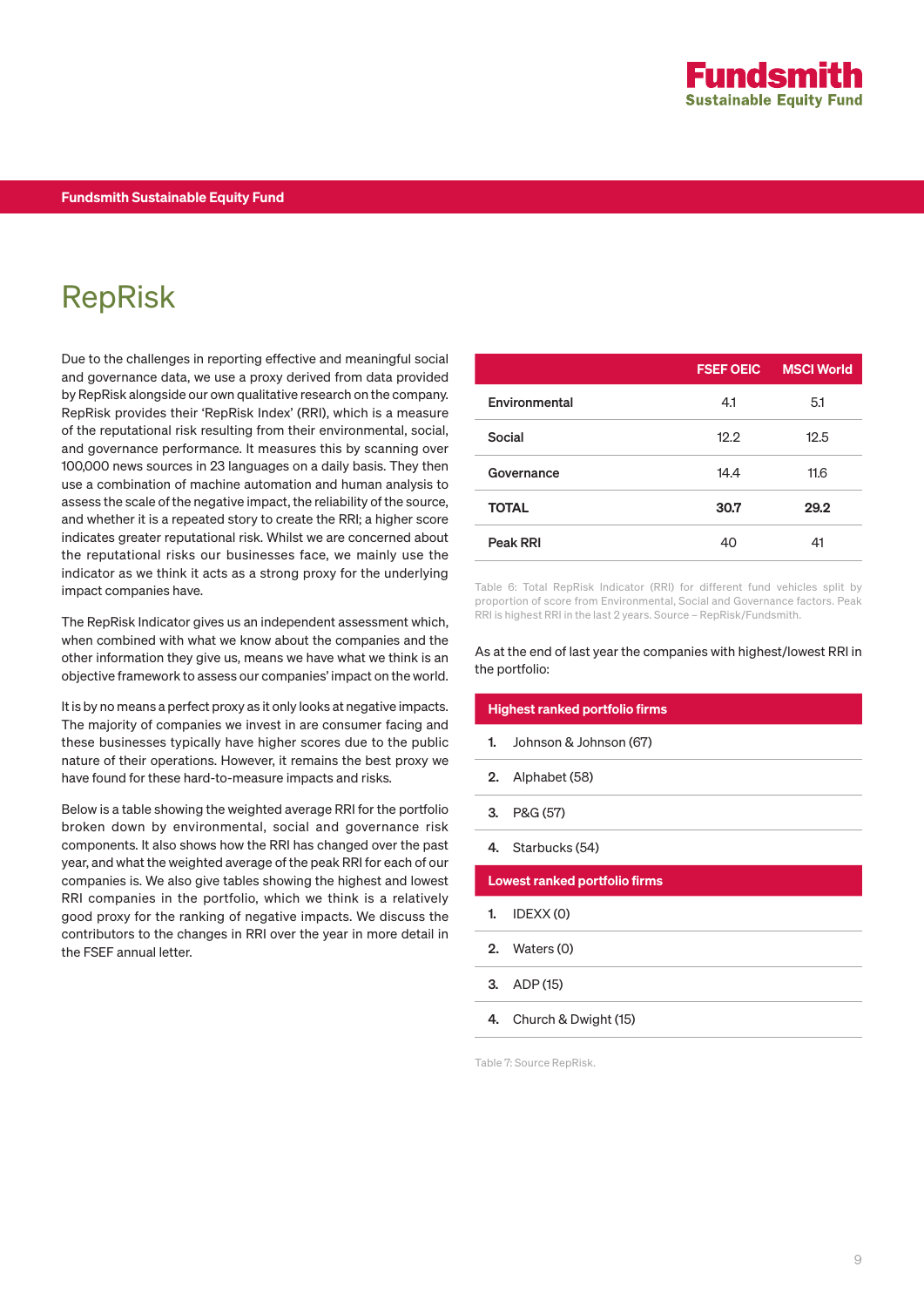

### Innovation

As well as assessing a company's negative impacts on the environment and/or society, we also look at the positive impacts they have through innovation. Improving existing products and innovating to create alternatives is an important aspect of many of our companies' business models. Innovation allows businesses to maintain or gain an advantage over the competition and to meet unexplored or emerging areas of demand, generating growth.

Product innovation is also the area where the most tangible examples of a company's adaptation to minimise their impacts are present. For many of our companies, reducing the impact of their products' lifecycles is not just beneficial to sales, but also their sustainability targets. Reducing the energy and raw materials required to make a product, using sustainable alternatives, and increasing the efficiency of the production chain can all result in significant reductions to the business's environmental and social impact. As well as minimising impact, innovation also allows our companies to create a positive impact, for example through creating new products that are beneficial to the environment and/or society by giving a solution to some unsolved problem, or by simply giving consumers a wider range of choice.

Accounting for the advances made through innovation is vital, as increasing sustainability and generating positive impacts directly influences the long-term sustainable outperformance of a company. Moreover, identifying companies failing to reduce negative impacts is an important aspect of our risk analysis. This final section gives some brief examples of some of our companies' innovations over the past 12 months to give you an idea of what the companies in the portfolio have been working on.

#### Johnson & Johnson



Figure 1: Johnson & Johnson's COVID-19 vaccine2.

One of the most notable innovations from our companies over the last year was Johnson and Johnson's development of a COVID-19 vaccine. Johnson and Johnson's pharmaceutical arm, Janssen, used their vaccine technology platform 'AdVac' to develop a single shot vaccine. The vaccine recorded 66.3% efficacy in preventing instances of mild to moderate cases and 76.7% efficacy against severe to critical cases after 14 days. The big advantage of the Janssen vaccine over others, other than it only needs a single injection, is that it can be stored and transported using existing cold-chain distribution infrastructure. This is because it only needs to be stored at fridge temperatures unlike some of the alternatives, which require storage at -70 degrees. This was particularly important for vaccination programs in emerging markets.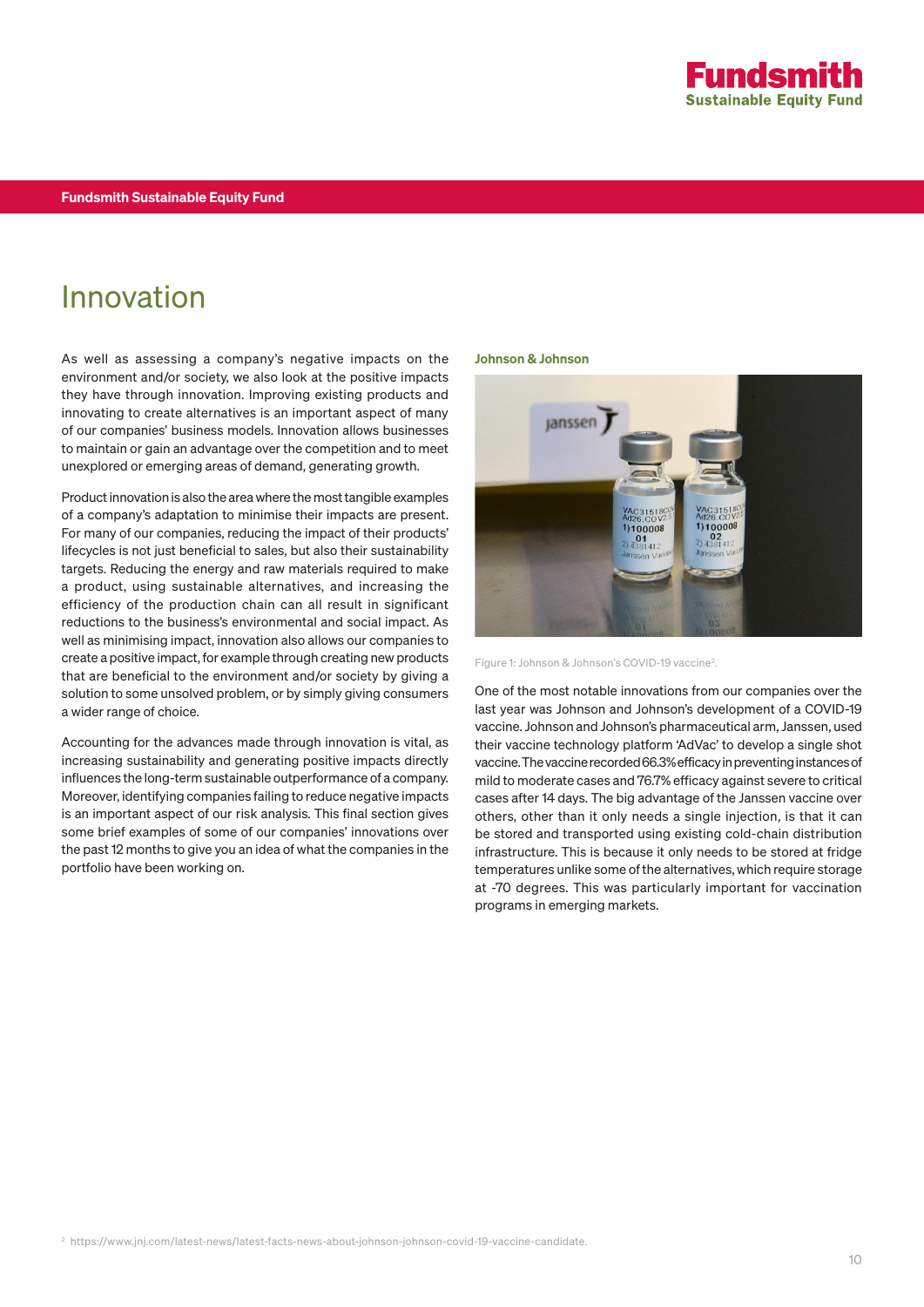

#### Novo Nordisk

Semaglutide, which Novo Nordisk developed in 2012 as a longeracting treatment for type 2 diabetics to manage glucose levels, saw continued innovation over the last year. Semaglutide works by mimicking a hormone called glucagon-like peptide-1 (GLP-1) targeting the areas of the brain that regulate appetite and food intake, resulting in reduced hunger and increased feeling of fullness. The US Food and Drug Administration (FDA) first approved the drug in 2017 as a treatment for diabetes under the brands Ozempic (injection) and Rybelsus (pill), but it has been found to have other uses outside this, especially as a treatment for obesity.

In June 2021, the FDA approved semaglutide, under the brand name 'Wegovy' for chronic weight management in adults with obesity or who are overweight with at least one weight related condition. In trials of non-diabetic patients, Wegovy saw an average weight loss in all participants of 12.4% compared to the placebo group and an average weight loss of 17-18% among obese patients. Novo is currently running trials to see if larger doses of semaglutide result in larger weight loss and whether it could be delivered as a pill rather than injection. Combating obesity would have a significant impact on public health and health budgets. Approximately 70% of American adults are overweight, which is associated with the increased risk of serious health issues such as heart disease, stroke, diabetes, and certain types of cancer.

It is also thought, although research is still in its early stages, that semaglutide could be used as a treatment for fatty liver disease (NASH) and Alzheimer's.

#### Unilever



Figure 2: Unilever's paper-based detergent bottle3.

Unilever set a variety of commitments this year as part of their ambition to be a global leader in sustainable business. One of the targets they announced was a 50% reduction in their use of virgin plastic by 2025. This year, as part of the company's progress towards this goal, Unilever, in partnership with the Pulpex consortium, revealed the first ever paper-based laundry detergent bottle<sup>4</sup>. The Pulpex consortium was set up last year by Unilever, PepsiCo and Diageo to produce plastic-free, single-mould bottles that can be produced in large volumes, which makes them viable for large FMCG companies.

The bottle is made from sustainably sourced paper pulp and is coated inside with a proprietary water-repellent spray, ensuring it can hold liquids and is not damaged by the active ingredients in detergent. All of this has been achieved without using any plastic, meaning the bottle can be recycled in the normal paper waste stream. Its carbon footprint is also 90% lower than glass bottles and 30% lower than a PET alternative. The bottle will be launched for OMO (Persil in the UK) in Brazil in 2022, and worldwide shortly after. Unilever are also testing the bottles for use in their hair care brands, which if successful, would further reduce their use of virgin plastics and increase the amount of Unilever packaging that can be recycled. The Pulpex consortium plans to eventually share the technology with other FMCG companies.

<sup>3</sup> https://www.unilever.com/news/press-releases/2021/unilever-reveals-world-first-paper-based-laundry-detergent-bottle.html.

<sup>4</sup> https://packagingeurope.com/unilever-reveals-world%E2%80%99s-first-paper-based-laundry-detergent-bottle/.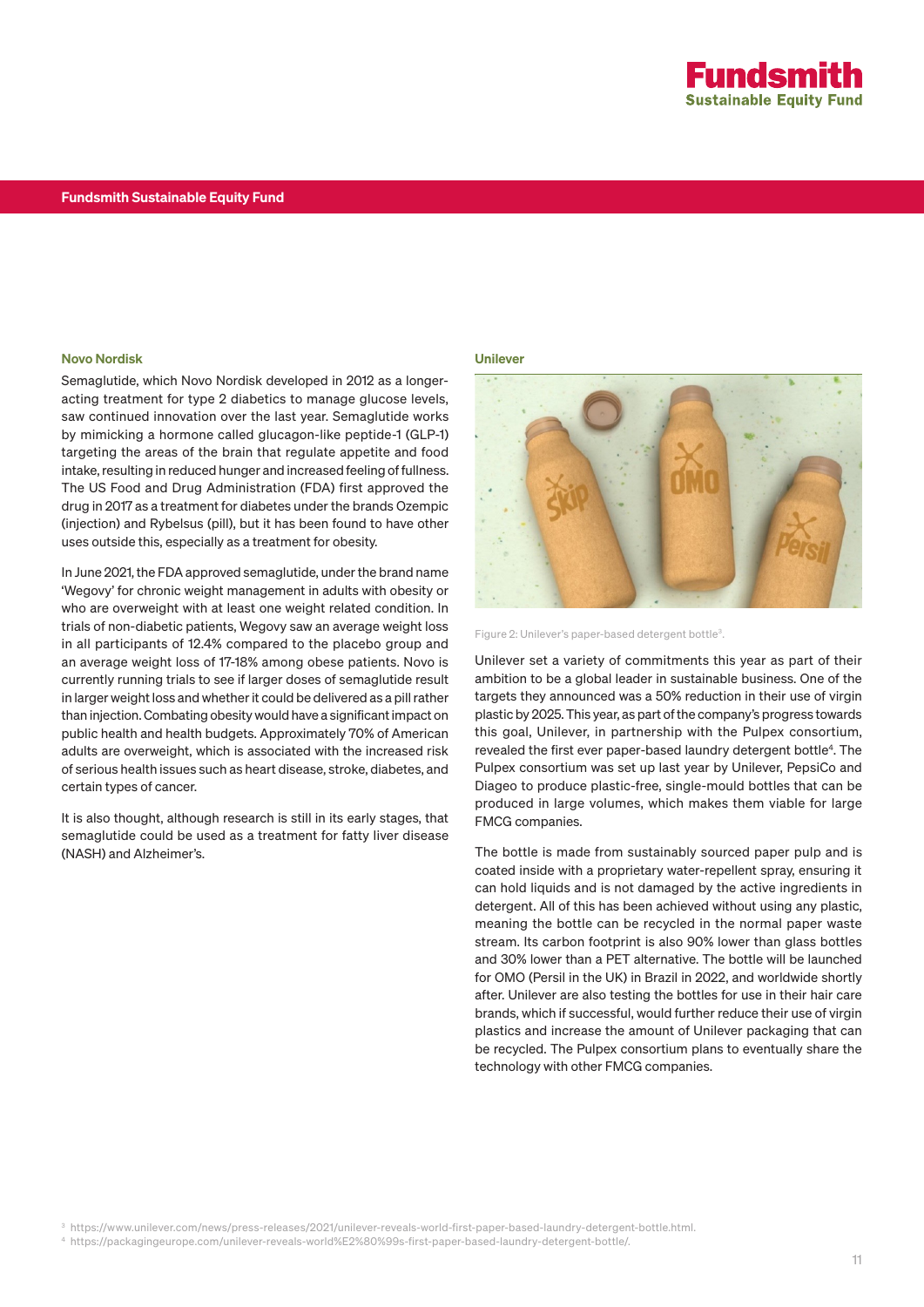

By 2030, Unilever is also aiming to replace all the fossil-fuel derived ingredients with renewable or recycled versions for all cleaning and laundry formulas. Working with carbon recycling company LanzaTech and chemical company India Glycols over the last few years, Unilever has produced a surfactant (the ingredient for creating foam and cleaning action in many household cleaning and laundry products) with carbon captured from industrial emissions<sup>5</sup>. Surfactants are usually derived from fossil fuels, but Unilever uses captured gases, turning them firstly into ethanol and then ethylene oxide, which is used to make the surfactant. The process emits 82% less greenhouse gases compared to the traditional fossil fuel-based method. A detergent made this way is already on sale in China and Unilever are planning to expand the use of the technology to other brands, helping them move away from fossil fuels over the next few years.

#### **Microsoft**



Figure 3: Microsoft's underwater datacentre<sup>6</sup>.

During 2020, Microsoft completed Phase 2 of 'Project Natick', which is investigating the potential benefits of using undersea datacentres. They deployed their submarine datacentre off the coast of Orkney in June 2018, retrieving it two years later. The project ties into Microsoft's ongoing research to develop datacentre solutions that require fewer resources and lower costs. Data centres typically use a lot of energy to cool their servers. One of the advantages a company with Microsoft's scale has is that it can use this scale to attempt "moonshot" innovations that potentially benefit humanity.

The Natick datacentre ran on the Orkney Isle's renewable energy for the entire period and reported a component failure rate 1/8<sup>th</sup> of that seen in the land-based control group. Microsoft believes that these datacentres, coupled with offshore renewable energy creation, offers a highly sustainable and almost zero-waste alternative to the traditional land-based approach. As well as this, given that about 50% of the global population live within 200km of the coast, consumers could benefit from significantly lower latency in their internet connection.

<sup>5</sup> https://www.unilever.com/news/news-and-features/Feature-article/2021/the-worlds-first-laundry-capsule-made-using-recycled-carbon-emissions.html.

<sup>6</sup> https://news.microsoft.com/innovation-stories/project-natick-underwater-datacenter/.